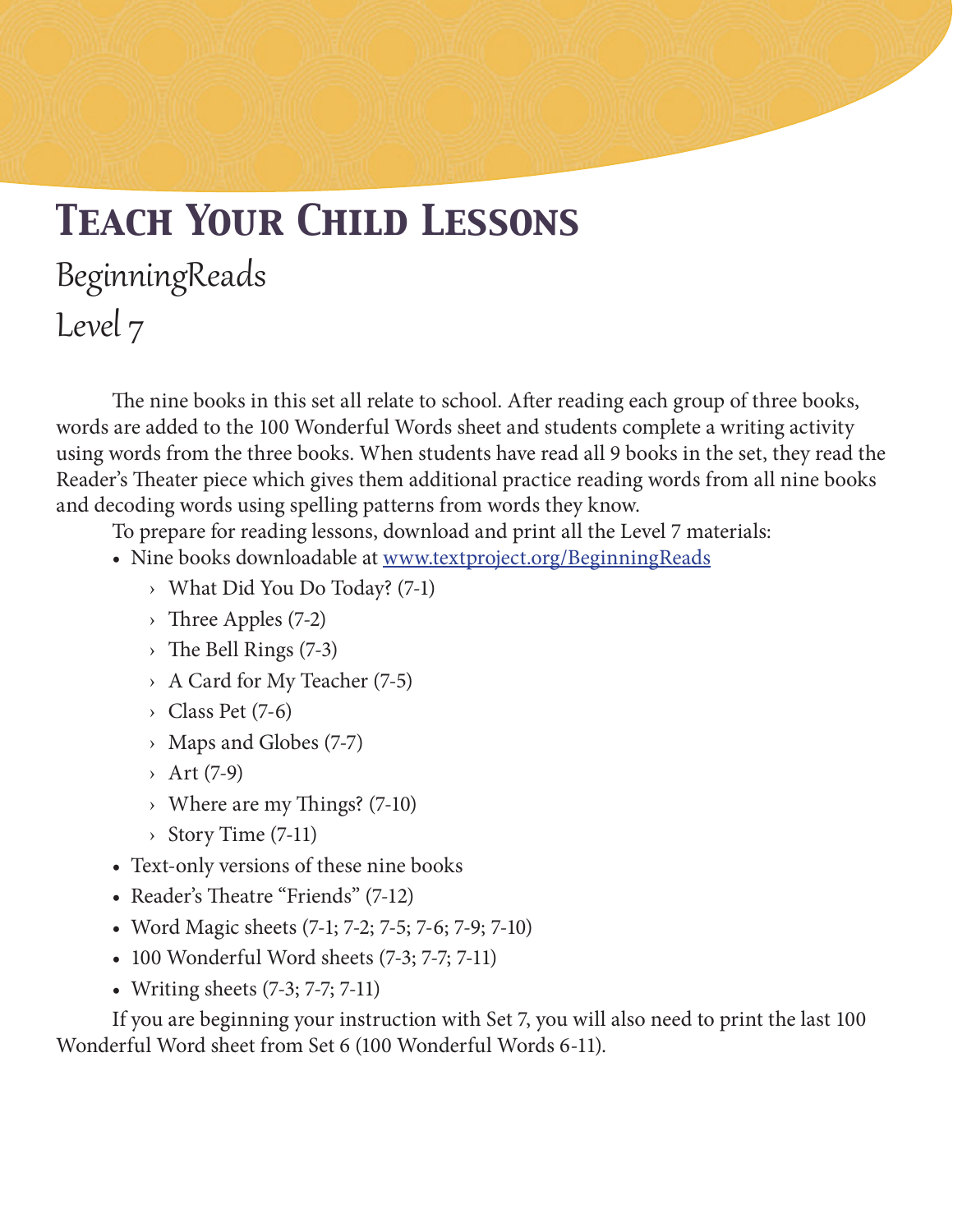# *What Did You Do Today? (7-1)*

I went to school today. I made new friends. We read a book about three little pigs. Our teacher showed us how to play a new game. The game was red light, green light.

After school, I played with my best friend. I had fun at school today. I also had fun after school. I had a good day!

#### **First Reading of "What Did You Do Today?"**

- Read the title, "What Did You Do Today?", to your student and have him predict what the book will be about.
- Talk with your student about what is happening in the pictures. Where are the children? What are they doing? Then have him scan the text and find the words *school, book, game,* and *friends*.
- After finding the title and picture words in the text, have your student read the text aloud. If he can't pronounce or mispronounces a word, don't correct him immediately. Have him finish the sentence. Then, help your child to figure out the word by thinking about what word would have these letters and make sense in the sentence. Have him reread the sentence containing the difficult word before continuing to read.

## **Word Magic**

- This phonics activity is called Word Magic because students learn that by just adding or changing beginning letters, a word "magically" becomes another word.
- • Give your student Word Magic sheet 7-1. Have him read the words *fish, thing,* and *big* and identify the underlined patterns,  $i-s-h$ ,  $i-n-g$ , and  $i-g$ .
- As your student watches, write each of the following words on a small sticky note but do not pronounce these words: *wig wing wish swish swing.*
- Have your student put each word on his Word Magic sheet under the word with the same spelling pattern. As each word is added, have your student pronounce both rhyming words.
- • Give your student 5 sticky notes and say the following words: *dish dig rig ring bring*. As you say each word have him decide which of the three words it rhymes with and write the word, using the pattern from that rhyming word to spell it. After writing each word, have him stick it under the other rhyming words on the Word Magic sheet.
- When all the sticky note words are in the columns, have your student orally spell and read all the rhyming words in each column.

"f-i-s-h, fish; w-i-s-h, wish; s-w-i-s-h, swish; d-i-s-h, dish"

"t-h-i-n-g, thing; w-i-n-g, wing; s-w-i-n-g, swing; r-i-n-g, ring; b-r-i-n-g, bring"

"b-i-g, big; w-i-g, wig; d-i-g, dig; r-i-g, rig"

By doing lots of Magic Word lessons, your student will learn that you can read and spell lots of words by thinking of words you know that rhyme and have the same spelling pattern.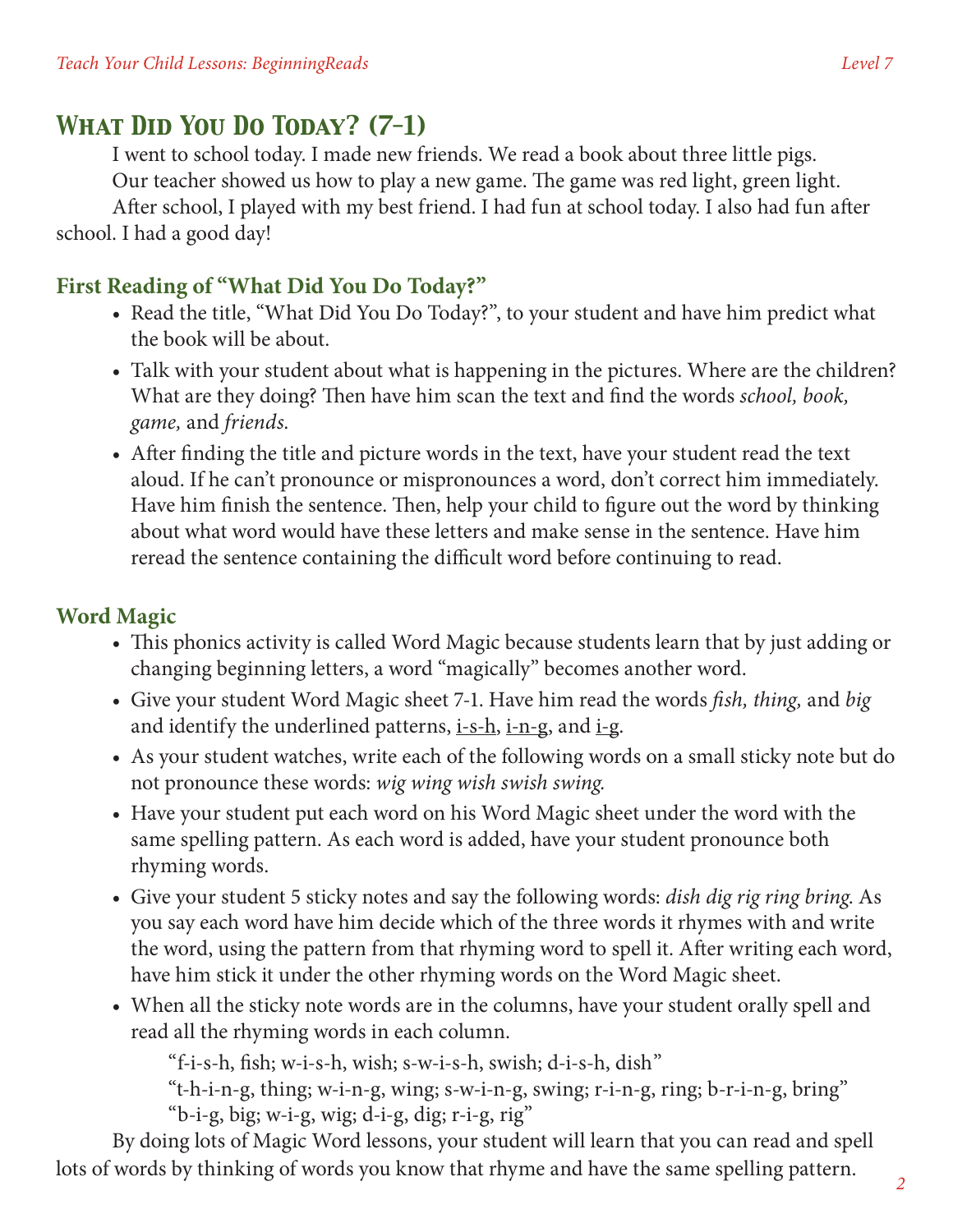| fish | thing | big |
|------|-------|-----|
|      |       |     |
|      |       |     |
|      |       |     |
|      |       |     |
|      |       |     |
|      |       |     |
|      |       |     |
|      |       |     |
|      |       |     |
|      |       |     |
|      |       |     |
|      |       |     |
|      |       |     |
|      |       |     |
|      |       |     |
|      |       |     |
|      |       |     |
|      |       |     |
|      |       |     |
|      |       |     |
|      |       |     |
|      |       |     |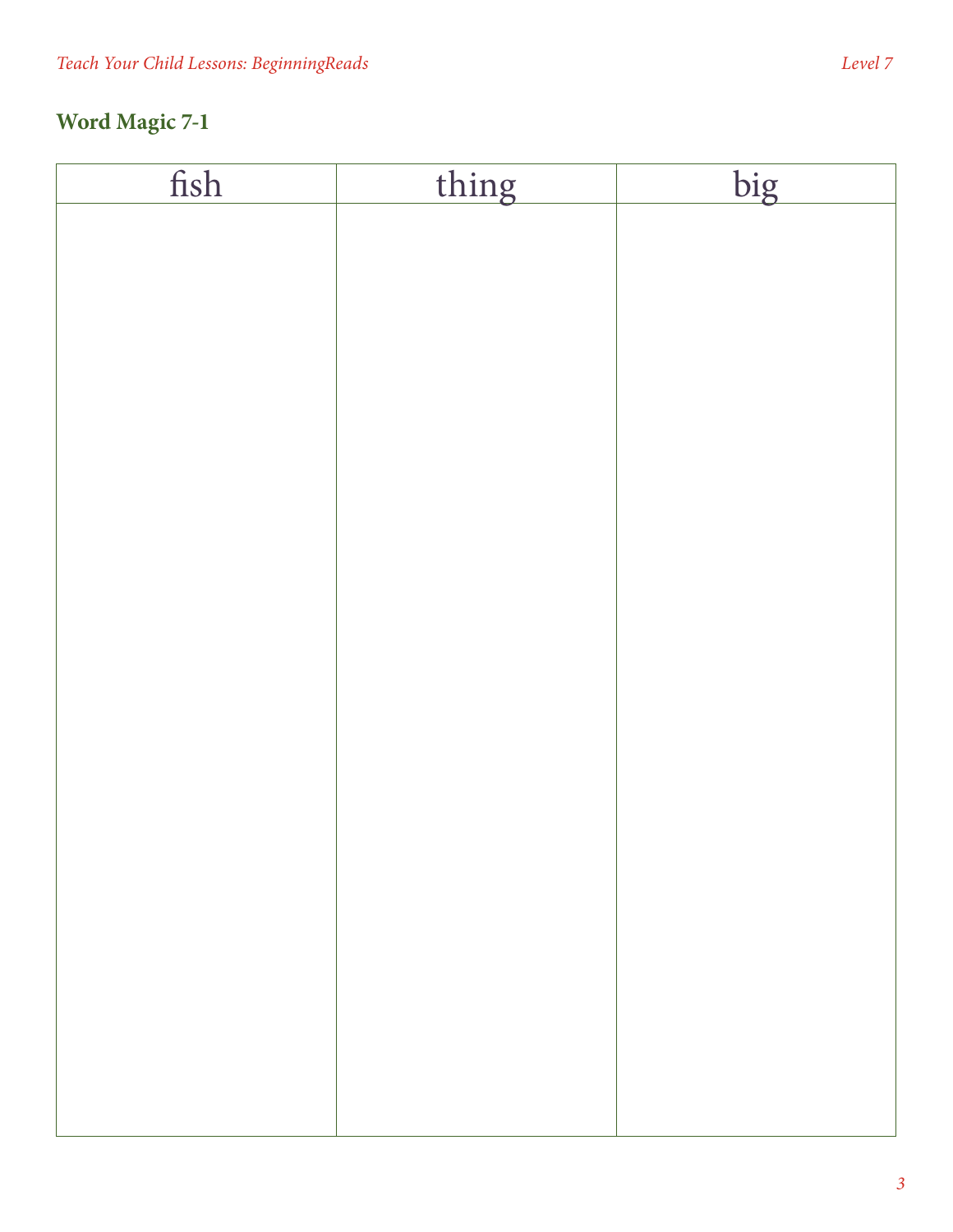# *Three Apples (7-2)*

I had three apples when I went to school today. I gave one apple to my teacher. I have two apples left.

My friend likes to eat apples. I asked if he would like an apple. He said "Yes!" I have one apple left.

I ate one apple when I got home. Now, I do not have any apples left.

#### **Silent Reading and Comprehension Check**

Before reading this new book, have your student reread "What Did You Do Today?". For the rereading, ask the child to read it "to himself." When he has finished reading, ask him to tell you what is happening on each page.

## **First Reading of "Three Apples"**

- Read the title, "Three Apples", to your student and have him predict what the book will be about. Have your student find the title words—*three* and *apples*—in the book.
- Talk with your child about what is happening in the pictures. Have him scan the text and find the words *teacher, school,* and *friend*.
- After finding the title and picture words in the text, have your student read the text aloud. If he can't pronounce or mispronounces a word, don't correct him immediately. Have your student finish the sentence. Then, help your child to figure out the word by thinking about what word would have these letters and make sense in the sentence. Have him reread the sentence containing the difficult word before continuing to read.

## **Word Magic**

This phonics activity is called Word Magic because students learn that by just adding or changing beginning letters, a word "magically" becomes another word.

- Give your student Word Magic sheet 7-2. Have your student read the words more, how and out and identify the underlined patterns,  $Q-r-e$ ,  $Q-w$ , and  $Q-u-t$ .
- As your student watches, write each of the following words on a small sticky note but do not pronounce these words: *sore score scout shout shore.*
- Have your student put each word on his Word Magic sheet under the word with the same spelling pattern. As each word is added, have your student pronounce both rhyming words.
- • Give your student 5 sticky notes and say the following words: *tore store cow now chore.* As you say each word, have him decide which of the three words it rhymes with and write the word, using the pattern from that rhyming word to spell it. After writing each word, have him stick it under the other rhyming words on the Word Magic sheet.
- When all the sticky note words are in the columns, have your student orally spell and read all the rhyming words in each column.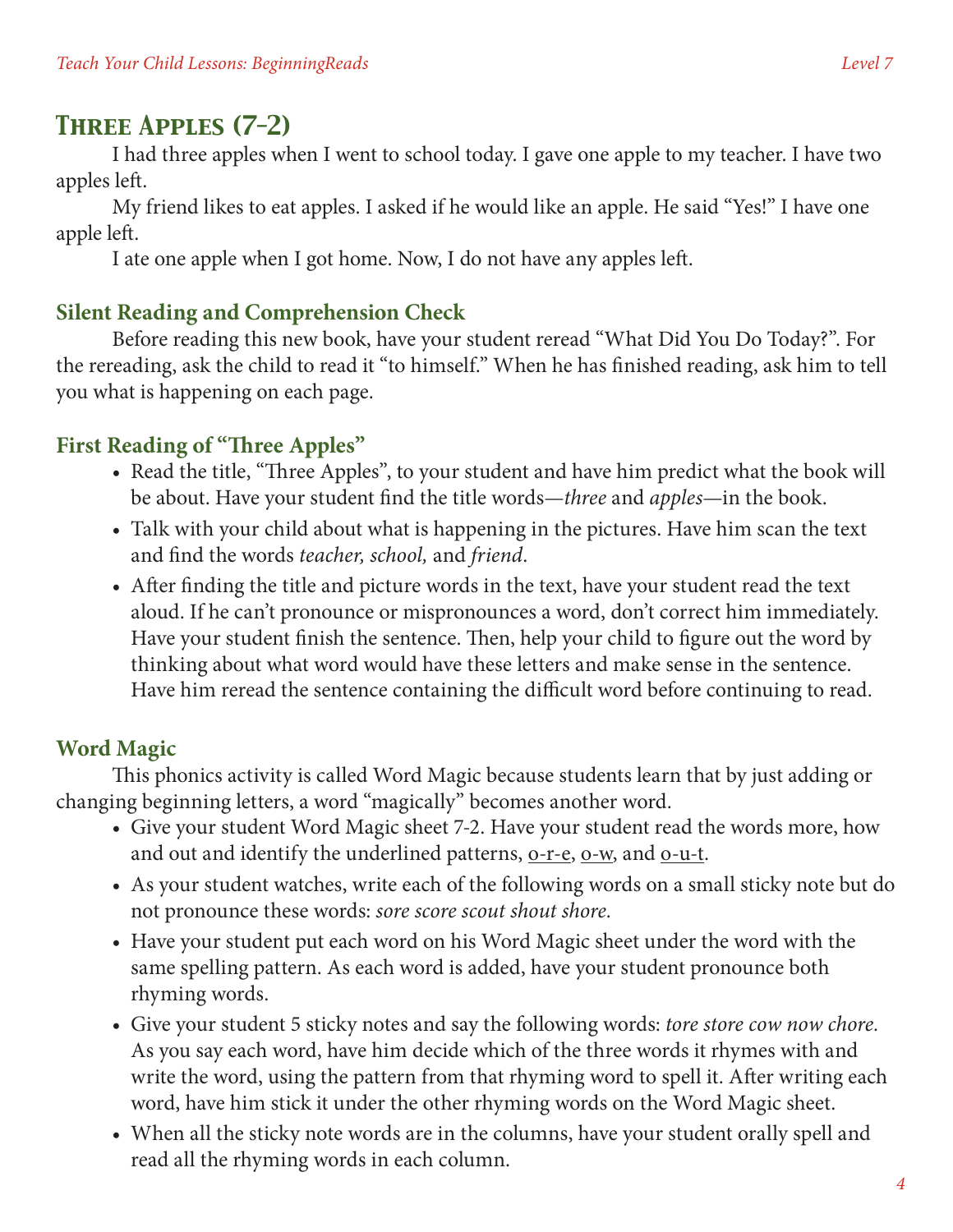"m-o-r-e, more; s-o-r-e, sore; s-c-o-r-e, score; s-h-o-r-e, shore; t-o-r-e, tore; s-t-o-r-e, store" "h-o-w, how; c-o-w, cow; n-o-w, now" "o-u-t, out; s-c-o-u-t, scout; s-h-o-u-t, shout "

By doing lots of magic word lessons, your student will learn that you can read and spell lots of words by thinking of words you know that rhyme and have the same spelling pattern.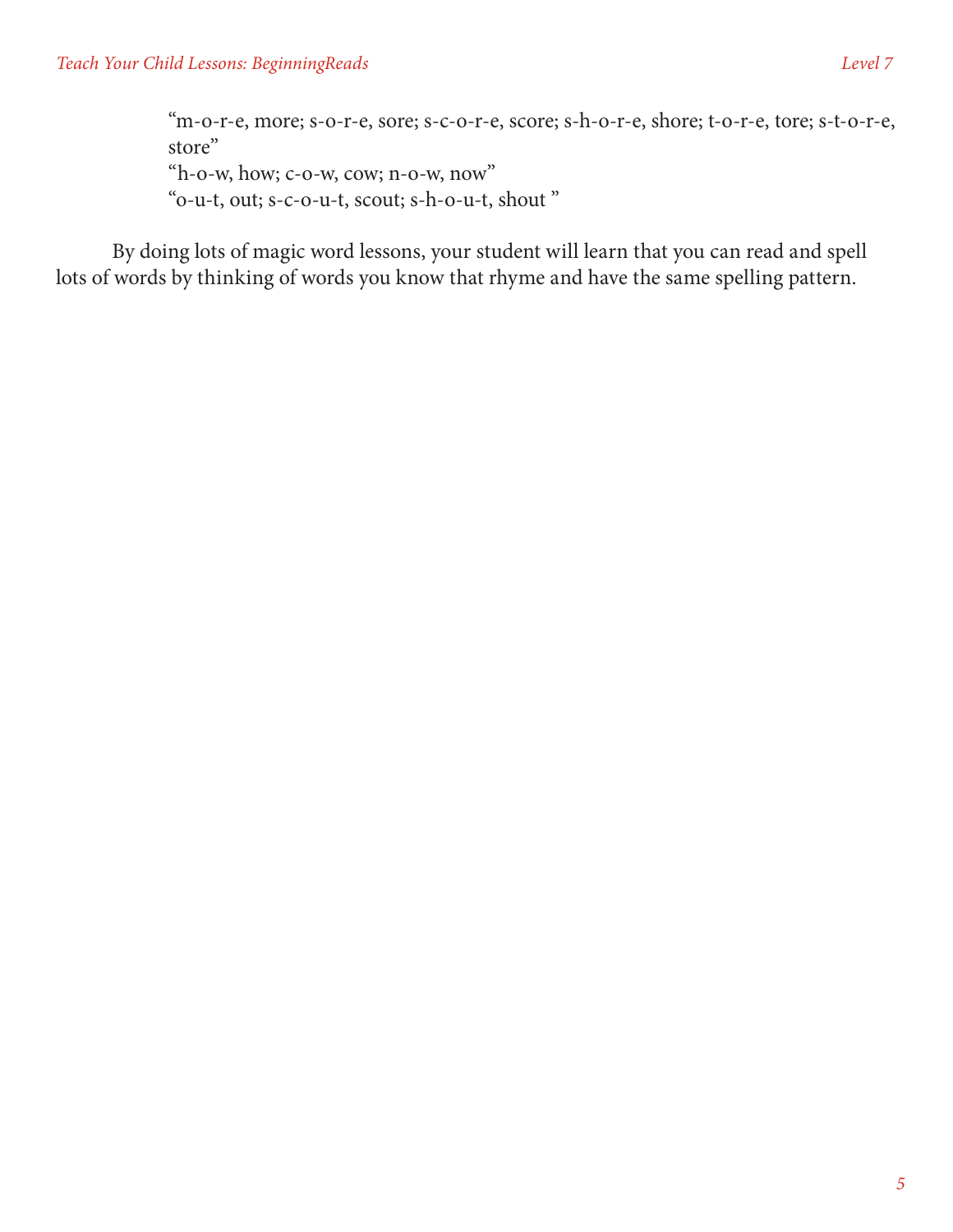| more | how | out |
|------|-----|-----|
|      |     |     |
|      |     |     |
|      |     |     |
|      |     |     |
|      |     |     |
|      |     |     |
|      |     |     |
|      |     |     |
|      |     |     |
|      |     |     |
|      |     |     |
|      |     |     |
|      |     |     |
|      |     |     |
|      |     |     |
|      |     |     |
|      |     |     |
|      |     |     |
|      |     |     |
|      |     |     |
|      |     |     |
|      |     |     |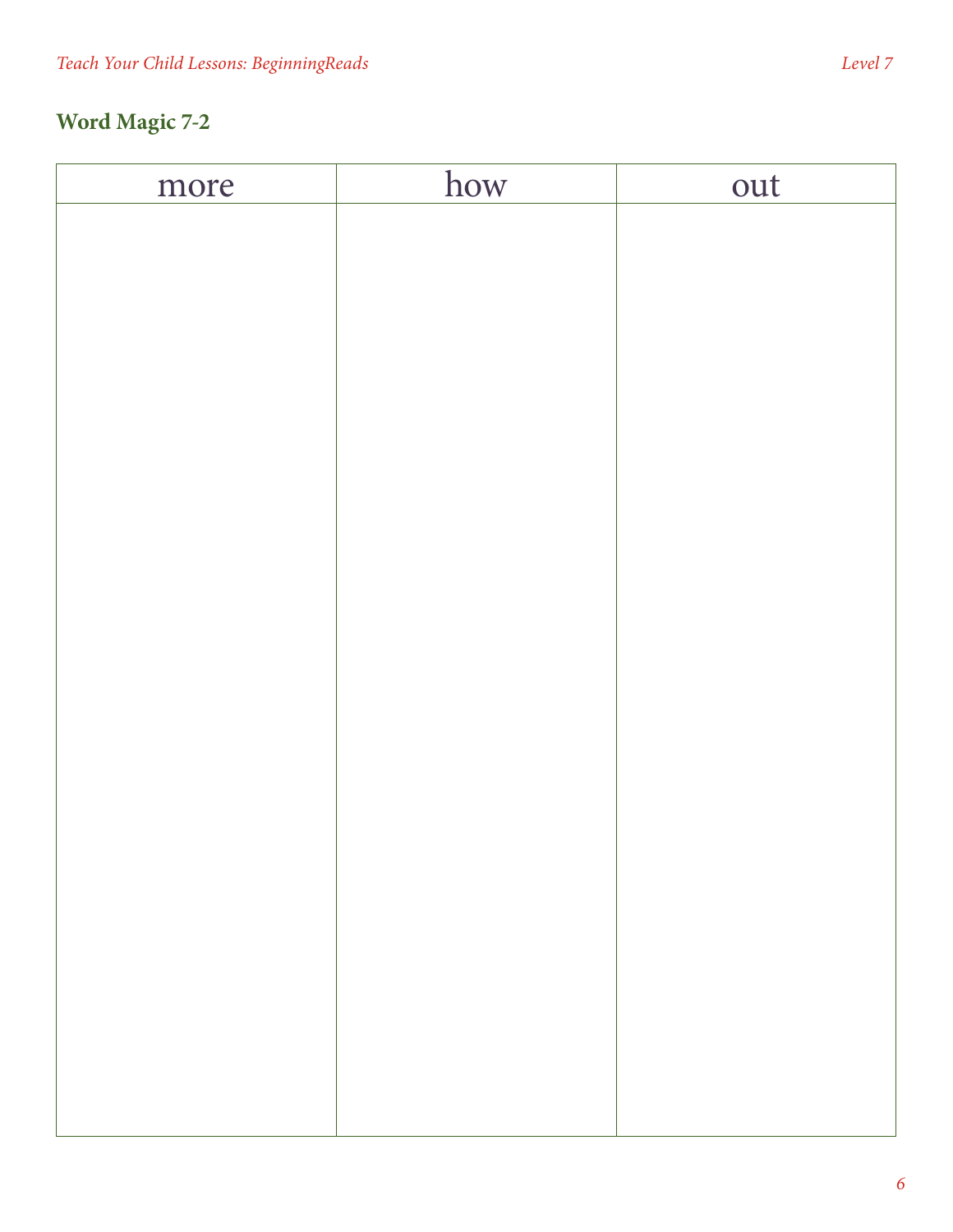## *The Bell Rings (7-3)*

The bell rings. It is time to go to class. I say "Hi" to my teacher and friends.

The bell rings. It is time to eat lunch. All the children walk down the hall to eat their lunches.

The bell rings. It is time to go home. I walk to the school bus. I say "Bye" to my teacher and friends.

#### **Silent Reading and Comprehension Check**

Before reading this new book, have your student reread "What Did You Do Today?" and "Three Apples". For the rereading, ask the child to read it "to himself." When he has finished reading, ask him to tell you what is happening on each page.

#### **First Reading of "The Bell Rings"**

- Read the title, "The Bell Rings", to your student and have him predict what the book will be about. Have your student search for the words—*the, bell, rings*—in the book.
- Talk with your student about what is happening in the pictures. Where are the children? What are they doing? Then have him scan the text and find the words *bus, teacher, lunch,* and *friends*.
- After finding the title and picture words in the text, have your student read the text aloud. If he can't pronounce or mispronounces a word, don't correct him immediately. Have your student finish the sentence. Then, help your child to figure out the word by thinking about what word would have these letters and make sense in the sentence. Have him reread the sentence containing the difficult word before continuing to read.

#### **100 Wonderful Words**

Give your student the new 100 Wonderful Words sheet (7-3) and have him find and pronounce the new words, *good, said, time,* and *went.* Have him reread "What Did You Do Today?", "Three Apples", and "The Bell Rings" and find these three new words in these books.

#### **Writing and Rereading Without Pictures**

Have your student reread "What Did You Do Today?", "Three Apples", and "The Bell Rings" in the versions without the pictures. If your student can't figure out a word or mispronounces a word, have him reread the sentence and figure out the word by thinking about what word would have these letters and make sense in this sentence.

Have your student take out the most recent 100 Wonderful Words sheet and read all the words on that sheet.

Give him Writing sheet 7-3. Talk with your student about what he likes to do at school and at home. Have him write a few sentences telling what he likes to do. Help your student spell words that are not on the Writing sheet or on his 100 Wonderful Words sheet.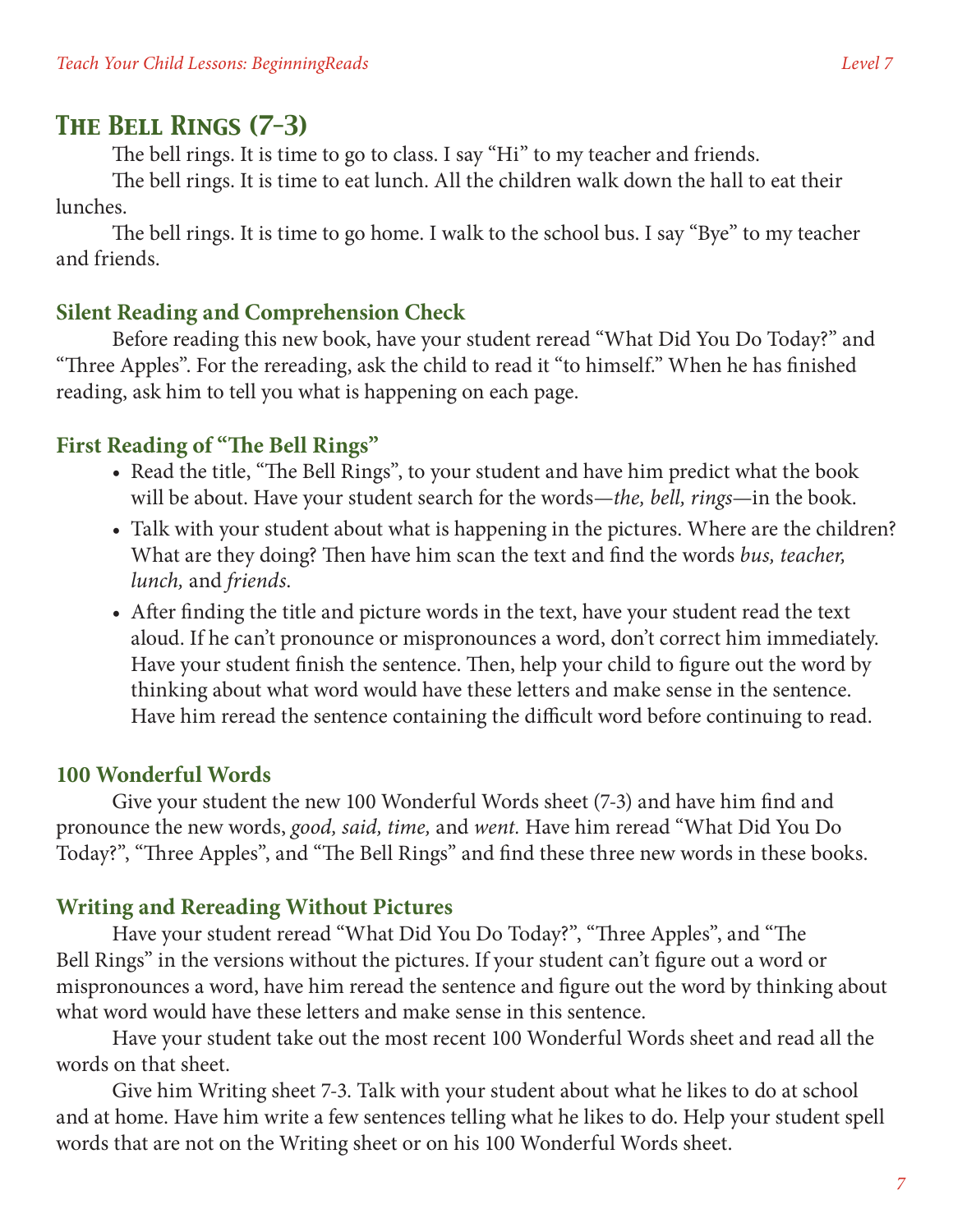# **100 Wonderful Words (7-3)**

| $\mathbf{A}$ | and   | am   | are      | at     | all   |       |      |
|--------------|-------|------|----------|--------|-------|-------|------|
|              |       |      |          |        |       |       |      |
| $\mathbf{B}$ | black | but  | big      |        |       |       |      |
| $\mathbf C$  | can   | come | children |        |       |       |      |
| <b>DE</b>    | down  | do   | did      |        |       | eat   |      |
| $\mathbf F$  | for   | from | find     | fish   |       |       |      |
| G            | go    | get  | good     |        |       |       |      |
| H            | have  | he   | has      | here   | how   |       |      |
| $\mathbf{I}$ | it    | is   | in       |        | just  |       |      |
| <b>KL</b>    |       |      | like     | little | look  |       |      |
|              |       |      |          |        |       |       |      |
| <b>MN</b>    | my    | make | move     | more   |       | not   |      |
| $\mathbf O$  | of    | on   | off      | out    |       |       |      |
| PQR          | play  |      |          |        | run   | ride  |      |
| S            | some  | see  | stop     | she    | said  |       |      |
| T            | the   | this | to       | they   | these | there | that |
|              | thing | time |          |        |       |       |      |
| UV           | up    |      |          | very   |       |       |      |
| W            | we    | with | was      | walk   | what  | will  | went |
|              |       |      |          |        |       |       |      |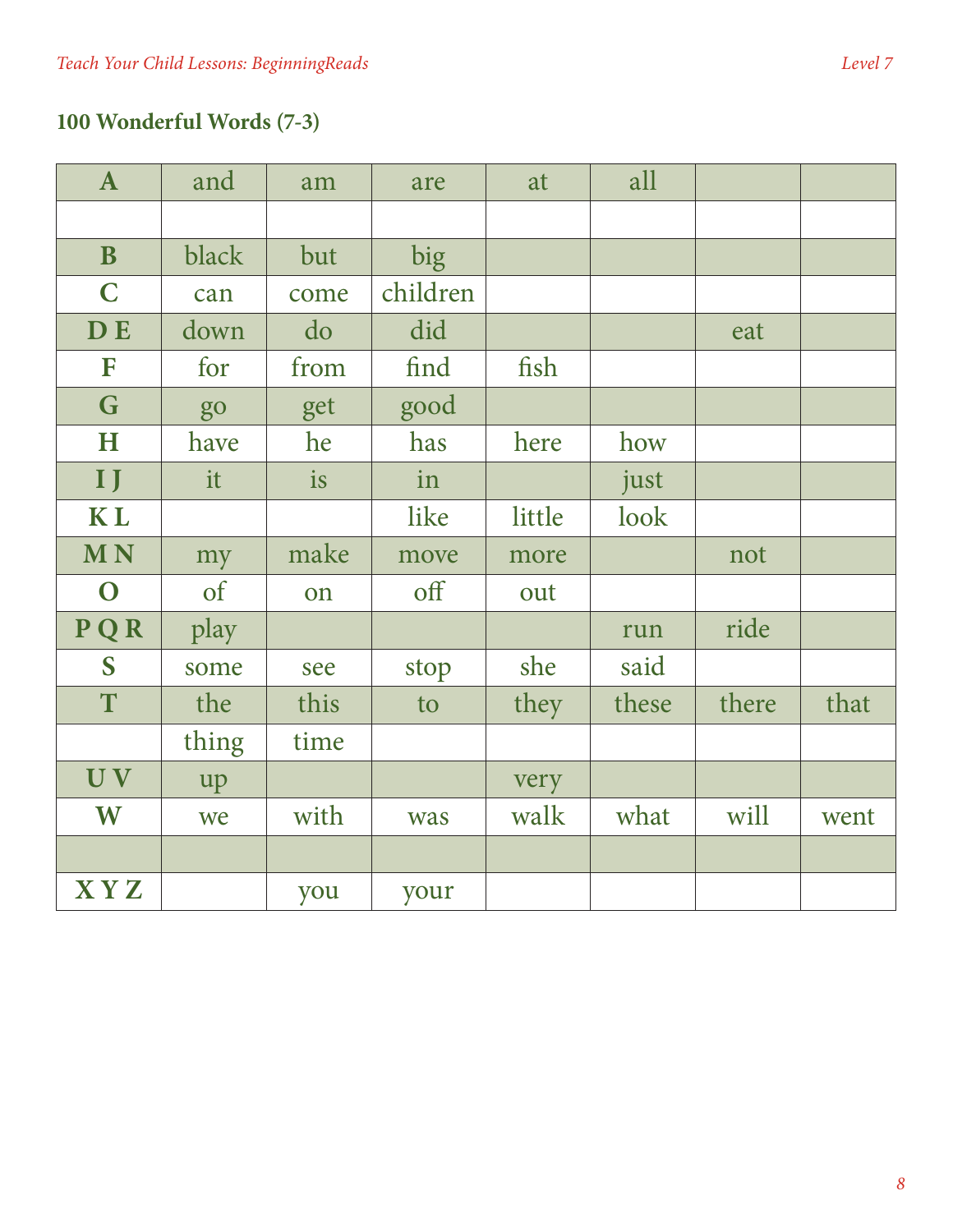### **Writing 7-3**

What do you like to do at school? What do you like to do after school and on the weekends? Write a few sentences to tell about your favorite activities at school and at home. If you like, draw a picture of these things. Here are some words you might use. Ask your tutor or parent to help with other words you need to spell.

| <b>BLOT</b> | game | us i<br>Л0 | - 61<br>$r_{\alpha}$ | teboard  |
|-------------|------|------------|----------------------|----------|
| enarte      | M    | read       | book                 | computer |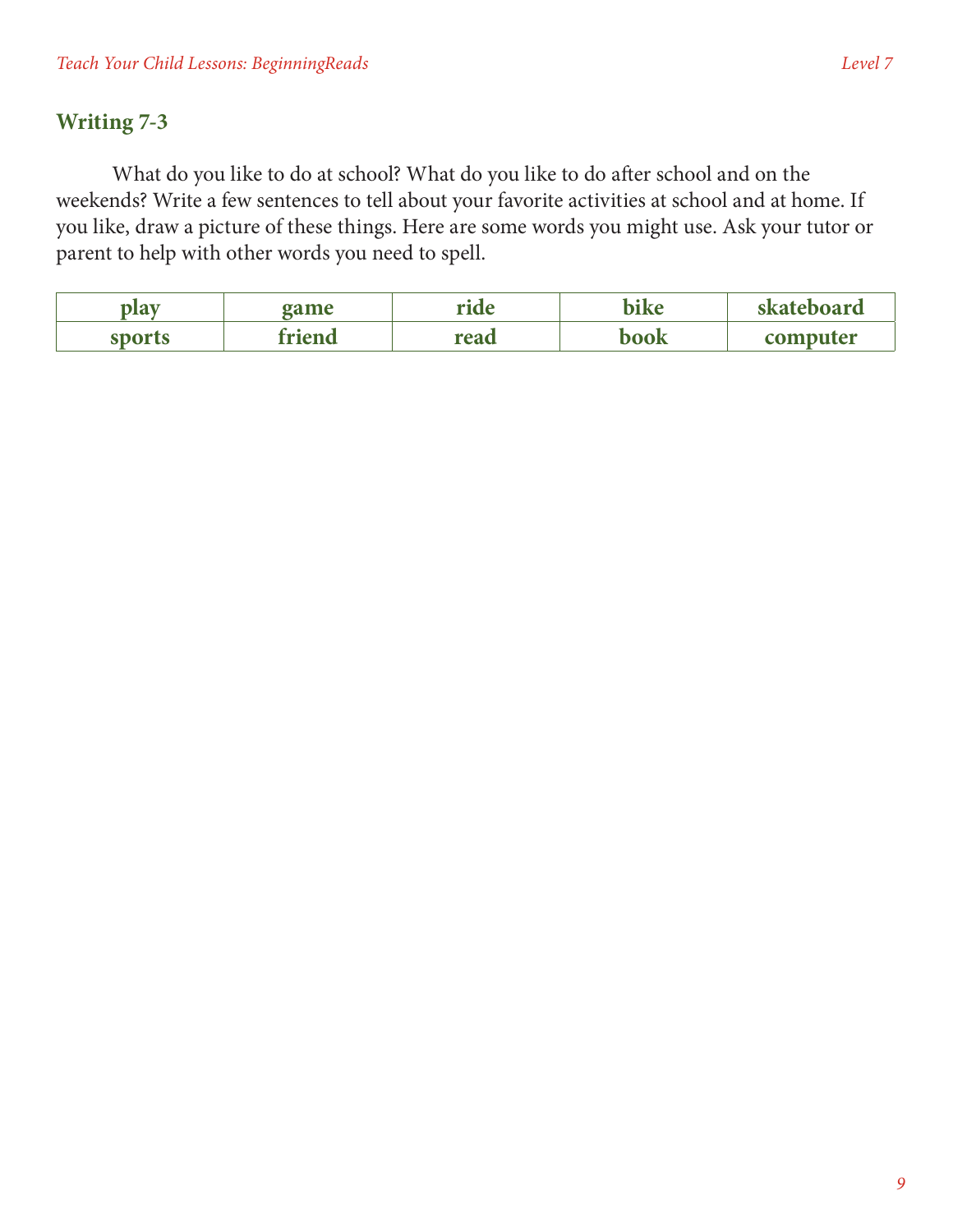# *A Card for My Teacher (7-5)*

I want to make a card for my teacher. I take some pens and paper. I cut up shapes. I put the shapes onto the paper. Then I write a note with my pen. The note to my teacher says, "Thank you." I hope my teacher likes the card.

## **First Reading of "A Card for My Teacher"**

- Read the title, "A Card for My Teacher", to your student and have her predict what the book will be about. Have your student search for the title words—*a, card, for, my, teacher*—in the book.
- Talk with your student about what is happening in the pictures. Have her read the words, *Thank You,* on the note the child writes on the teacher's card. Then have her scan the text and find the words *pen,* and *paper.*
- After finding the title and picture words in the text, have your student read the text aloud. If she can't pronounce or mispronounces a word, don't correct her immediately. Have your student finish the sentence. Then, help her figure out the word by thinking about what word would have these letters and make sense in the sentence. Have her reread the sentence containing the difficult word before continuing to read.

## **Word Magic**

- Give your student the Word Magic sheet 7-5. Have your student read the words time, am, and and and identify the underlined pattern, i-m-e, a-m, and a-n-d.
- As your student watches, write each of the following words on a small sticky note but do not pronounce these words: *band brand Pam spam crime*
- Have your student put each word on her Word Magic sheet under the word with the same spelling pattern. As each word is added, have your student pronounce both rhyming words.
- • Give your student 5 sticky notes and say the following words: *dime dam land lime stand.*  As you say each word, have her decide which of the three words it rhymes with and write the word, using the pattern from that rhyming word to spell it. After writing each word, have her stick it under the other rhyming words on the Word Magic sheet.
- When all the sticky note words are in the columns, have your student orally spell and read all the rhyming words in each column.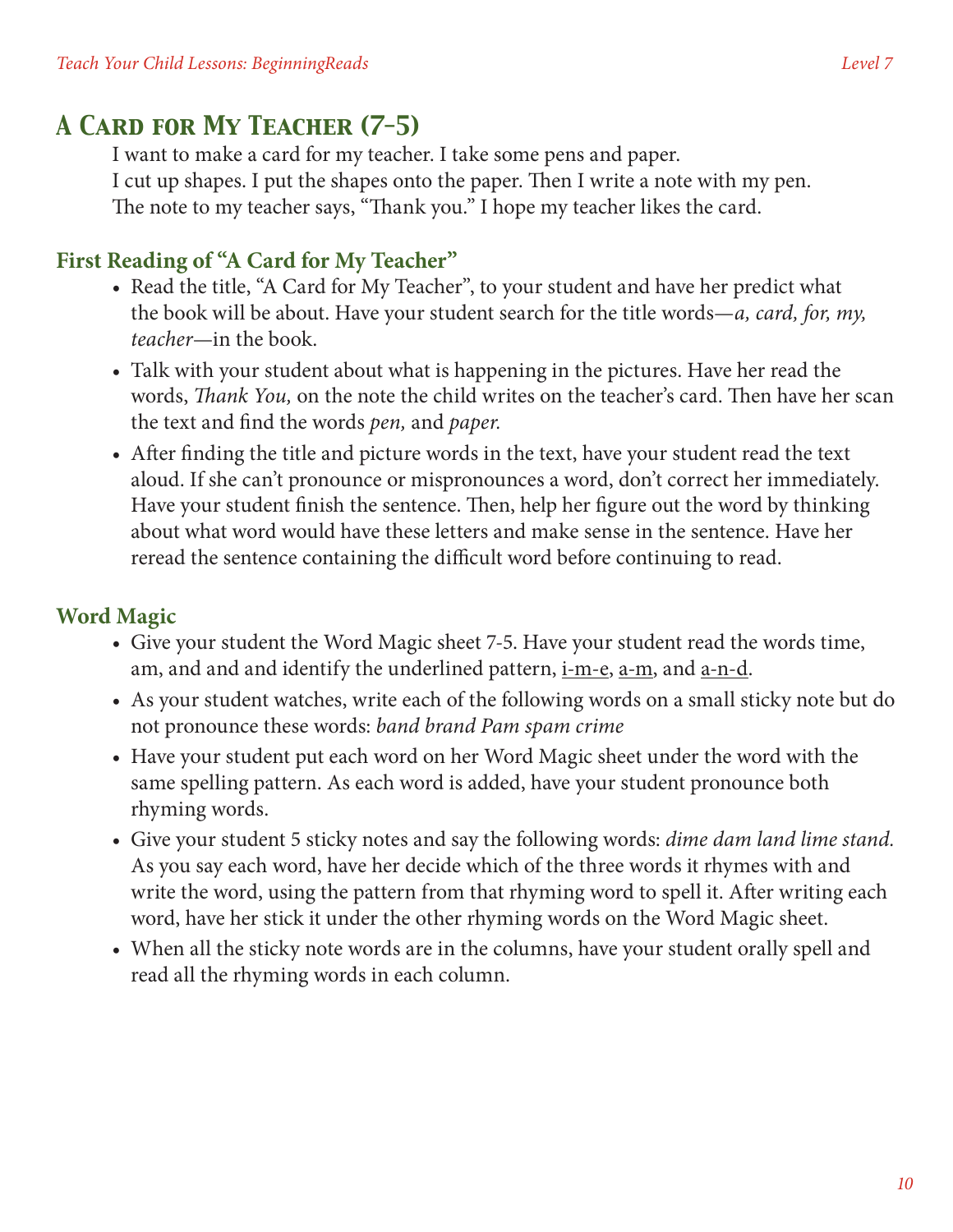# **Word Magic 7-5**

| time | am | and |
|------|----|-----|
|      |    |     |
|      |    |     |
|      |    |     |
|      |    |     |
|      |    |     |
|      |    |     |
|      |    |     |
|      |    |     |
|      |    |     |
|      |    |     |
|      |    |     |
|      |    |     |
|      |    |     |
|      |    |     |
|      |    |     |
|      |    |     |
|      |    |     |
|      |    |     |
|      |    |     |
|      |    |     |
|      |    |     |
|      |    |     |
|      |    |     |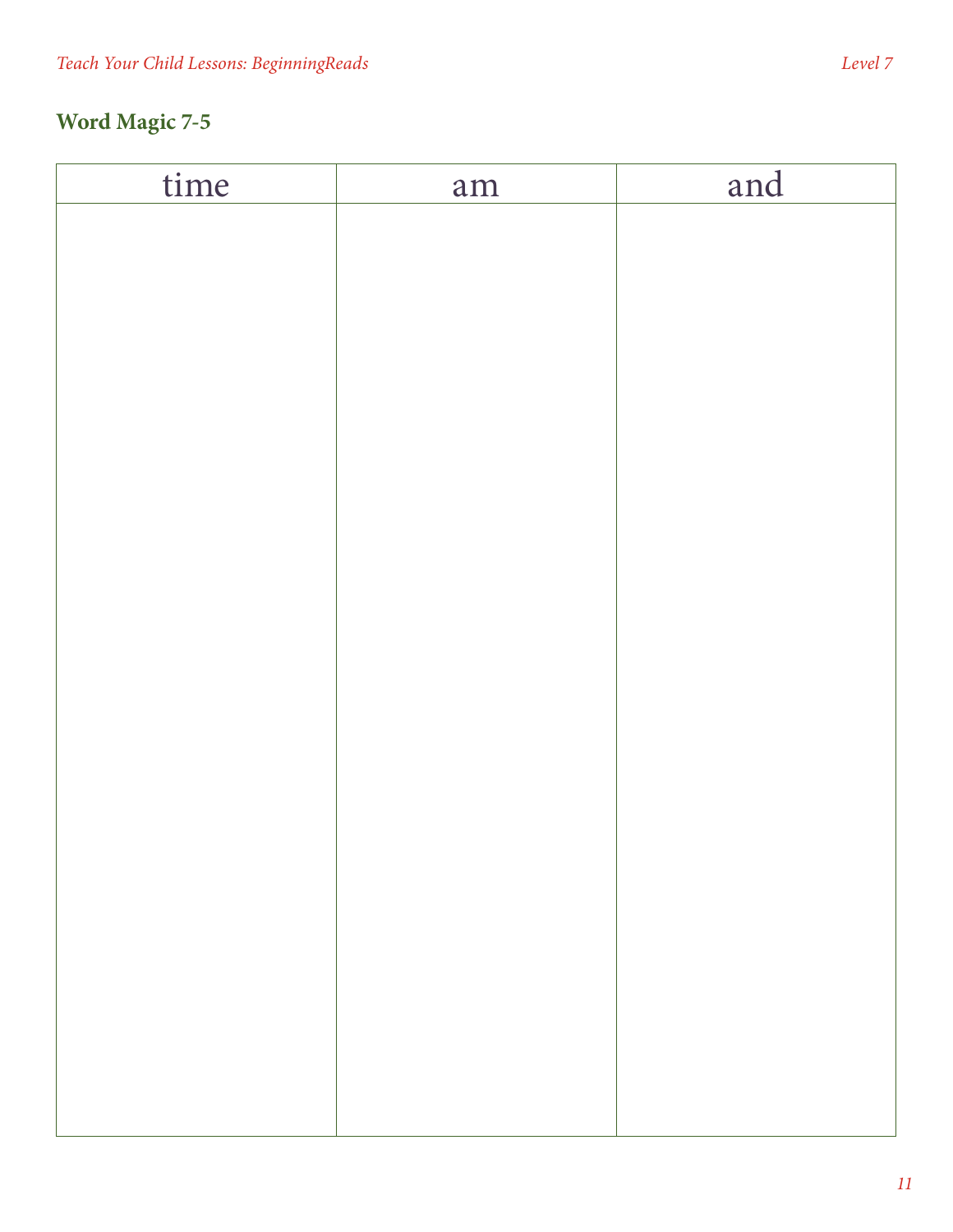## *Class Pet (7-6)*

The class wants a class pet. Some children want a pig. But a pig is too big for a class pet. Some people want a dog for a class pet. But a dog will be sad when the class goes home. How about fish? Fish will not be sad when we go home. Everyone in the class likes fish!

#### **Silent Reading and Comprehension Check**

Before reading this new book, have your student reread "A Card for My Teacher". For the rereading, ask the child to read it "to herself." When she has finished reading, ask her to tell you what is happening on each page.

#### **First Reading of "Class Pet"**

- Read the title, "Class Pet", to your student and have her predict what the book will be about. Have your student find the title words—*class, pet*—in the book and point to and say these words.
- Talk with your child about what is happening in the pictures. Have her identify the animals and find the words *dog, pig,* and *fish.*
- After finding the title and picture words in the text, have your student read the text aloud. If she can't pronounce or mispronounces a word, don't correct her immediately. Have your student finish the sentence. Then, help her figure out the word by thinking about what word would have these letters and make sense in the sentence. Have her reread the sentence containing the difficult word before continuing to read.

#### **Word Magic**

- Give your student the Word Magic sheet 7-6. Have your student read the words went, but, and eat and identify the underlined patterns,  $e$ -n-t,  $u$ -t, and  $e$ -a-t.
- As your student watches, write each of the following words on a small sticky note but do not pronounce these words: *bent beat shut sent spent.*
- Have your student put each word on her Word Magic sheet under the word with the same spelling pattern. As each word is added, have your student pronounce both rhyming words.
- • Give your student 5 sticky notes and say the following words: *dent tent nut neat cheat.* As you say each word, have her decide which of the three words it rhymes with and write the word, using the pattern from that rhyming word to spell it. After writing each word, have her stick it under the other rhyming words on the Word Magic sheet.
- When all the sticky note words are in the columns, have your student orally spell and read all the rhyming words in each column.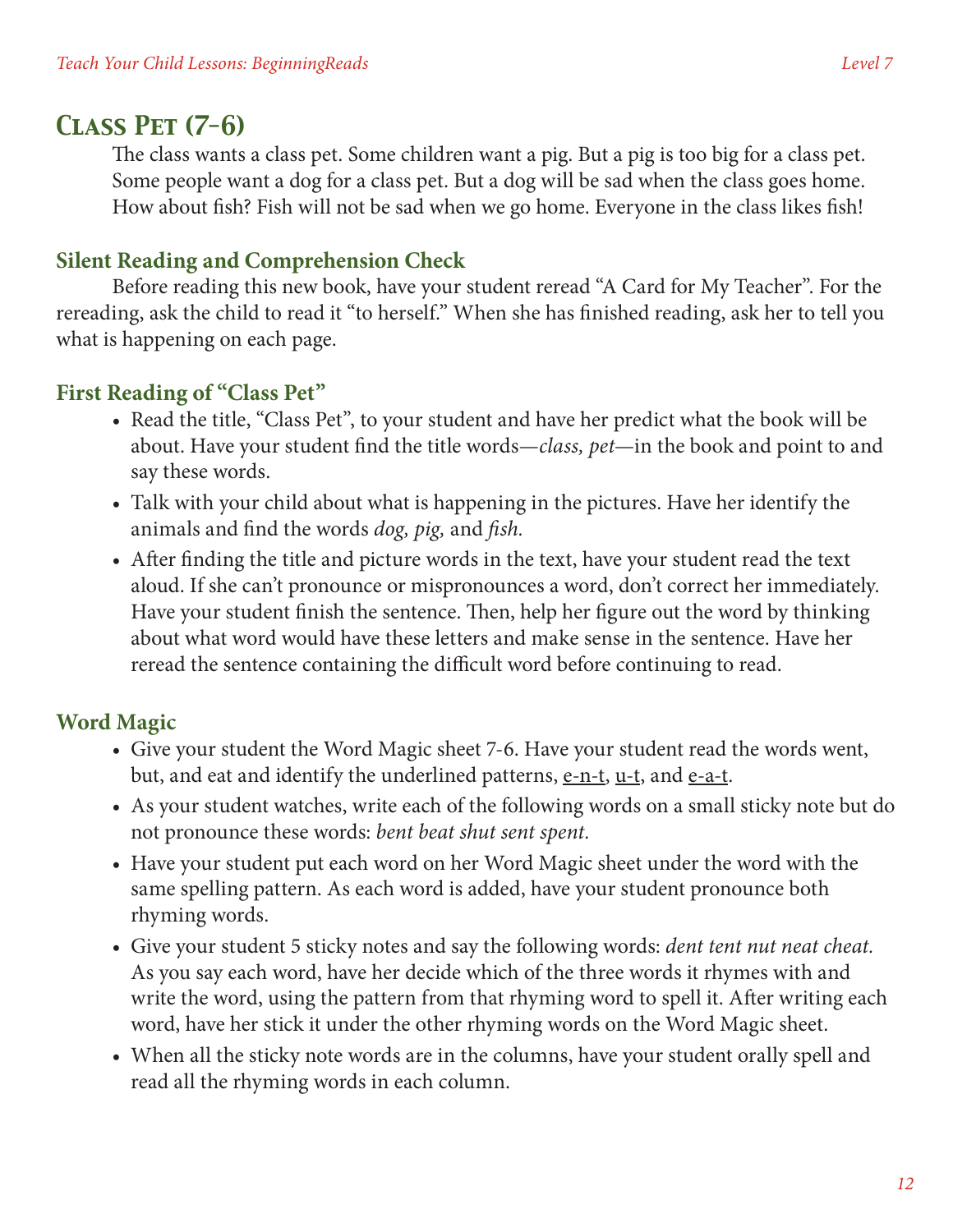# **Word Magic 7-6**

| went | but | eat |
|------|-----|-----|
|      |     |     |
|      |     |     |
|      |     |     |
|      |     |     |
|      |     |     |
|      |     |     |
|      |     |     |
|      |     |     |
|      |     |     |
|      |     |     |
|      |     |     |
|      |     |     |
|      |     |     |
|      |     |     |
|      |     |     |
|      |     |     |
|      |     |     |
|      |     |     |
|      |     |     |
|      |     |     |
|      |     |     |
|      |     |     |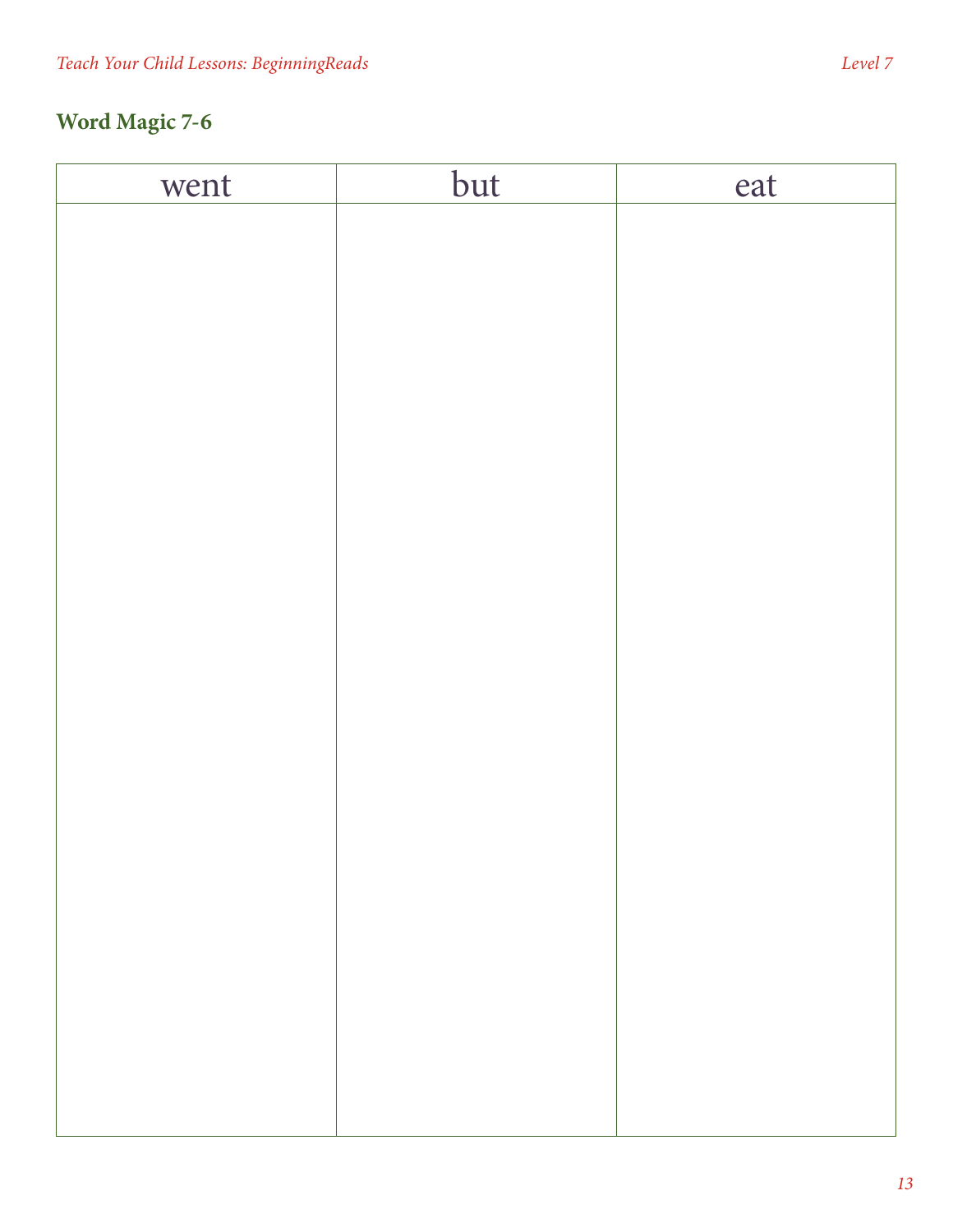## *Maps and Globes (7-7)*

Our teacher has a globe of the world. We use the globe to learn about the world. We find places on the globe where it is very cold. We also find places where it is very hot. We find our town on the globe. Our town is a little dot on the globe. But it is the best place

of all.

#### **Silent Reading and Comprehension Check**

Before reading this new book, have your student reread "A Card for My Teacher", and "Class Pet". For the rereading, ask the child to read it "to herself." When she has finished reading, ask her to tell you what is happening on each page.

#### **First Reading of "Maps and Globes"**

- Read the title, "Maps and Globes", to your student and have her predict what the book will be about. Have your student find the word, *globe*, each time in the book.
- Talk with your student about what is happening in the pictures. Have her scan the text and find the words *place, places,* and *world.*
- After finding the title and picture words in the text, have your student read the text aloud. If she can't pronounce or mispronounces a word, don't correct her immediately. Have her finish the sentence. Then, help her figure out the word by thinking about what word would have these letters and make sense in the sentence. Have her reread the sentence containing the difficult word before continuing to read.

## **100 Wonderful Words**

Give your student the new 100 Wonderful Words sheet (7-7) and have your student find and pronounce the new bold words, *about, best, teacher,* and *want.* Have her quickly reread "A Card for My Teacher", "Class Pet", and "Maps and Globes" and find these words in these three books.

#### **Writing and Rereading Without Pictures**

- Have your student reread "A Card for My Teacher", "Class Pet", and "Maps and Globes" in the version without pictures. If your student can't figure out a word or mispronounces a word, have her reread the sentence and figure out the word by thinking about what word would have these letters and make sense in this sentence.
- Have your student take out the most recent 100 Wonderful Words sheet and read all the words on that sheet.
- Give her Writing sheet 7-7. Talk with your student about what she thinks make good pets to have at home and at school. Have her write a few sentences about pets. Help your student spell words that are not on the writing sheet or on her 100 Wonderful Words sheet.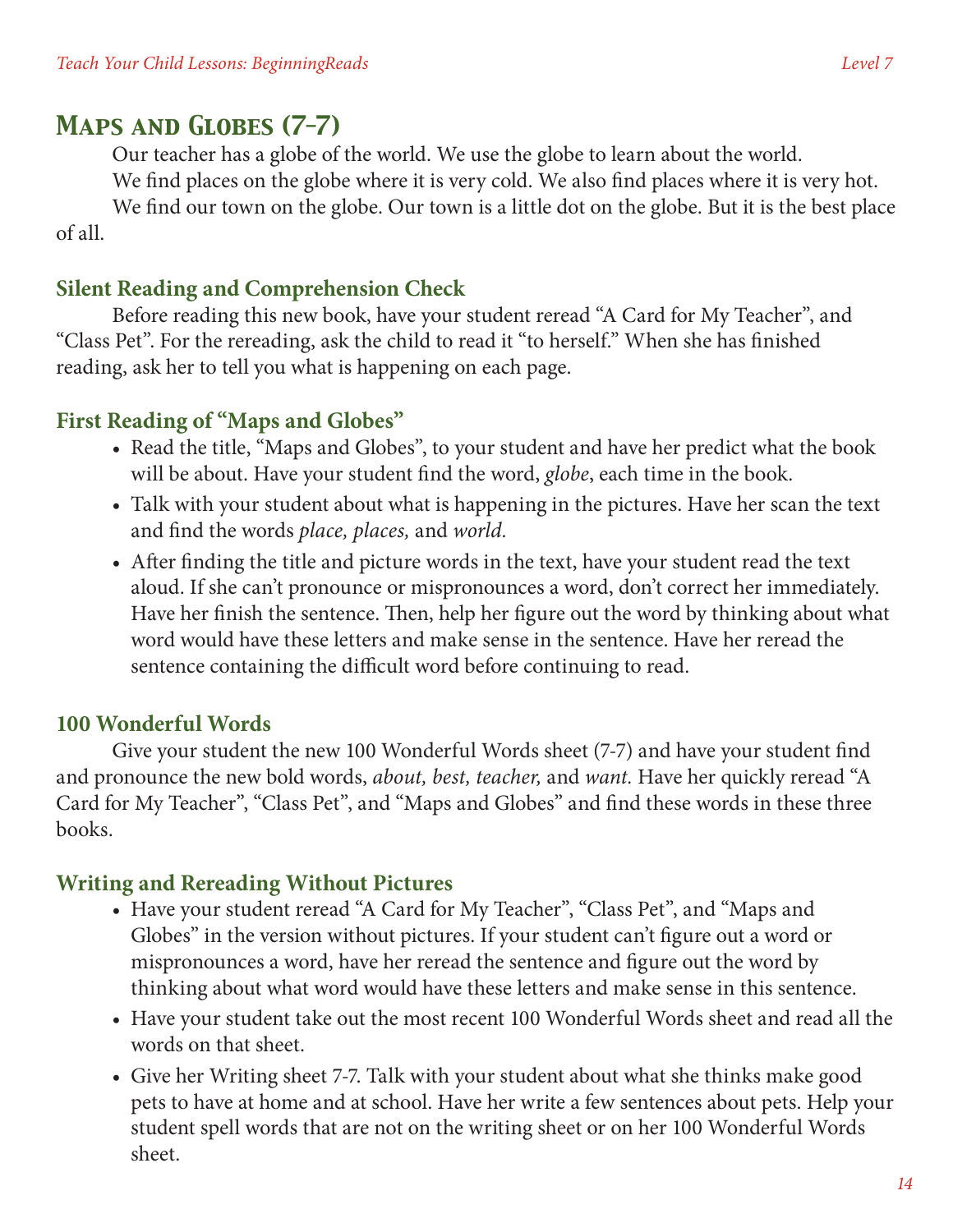# **100 Wonderful Words (7-7)**

| $\mathbf{A}$   | and   | am   | are      | at     | all   | about |      |
|----------------|-------|------|----------|--------|-------|-------|------|
|                |       |      |          |        |       |       |      |
| $\mathbf{B}$   | black | but  | big      | best   |       |       |      |
| $\mathbf C$    | can   | come | children |        |       |       |      |
| <b>DE</b>      | down  | do   | did      |        |       | eat   |      |
| F              | for   | from | find     | fish   |       |       |      |
| G              | go    | get  | good     |        |       |       |      |
| H              | have  | he   | has      | here   | how   |       |      |
| $\mathbf{I}$   | it    | is   | in       |        | just  |       |      |
| <b>KL</b>      |       |      | like     | little | look  |       |      |
|                |       |      |          |        |       |       |      |
| <b>MN</b>      | my    | make | move     | more   |       | not   |      |
| $\mathbf O$    | of    | on   | off      | out    |       |       |      |
| PQR            | play  |      |          |        | run   | ride  |      |
| S              | some  | see  | stop     | she    | said  |       |      |
| T              | the   | this | to       | they   | these | there | that |
|                | thing | time | teacher  |        |       |       |      |
| UV <sub></sub> | up    |      |          | very   |       |       |      |
| W              | we    | with | was      | walk   | what  | will  | went |
|                | want  |      |          |        |       |       |      |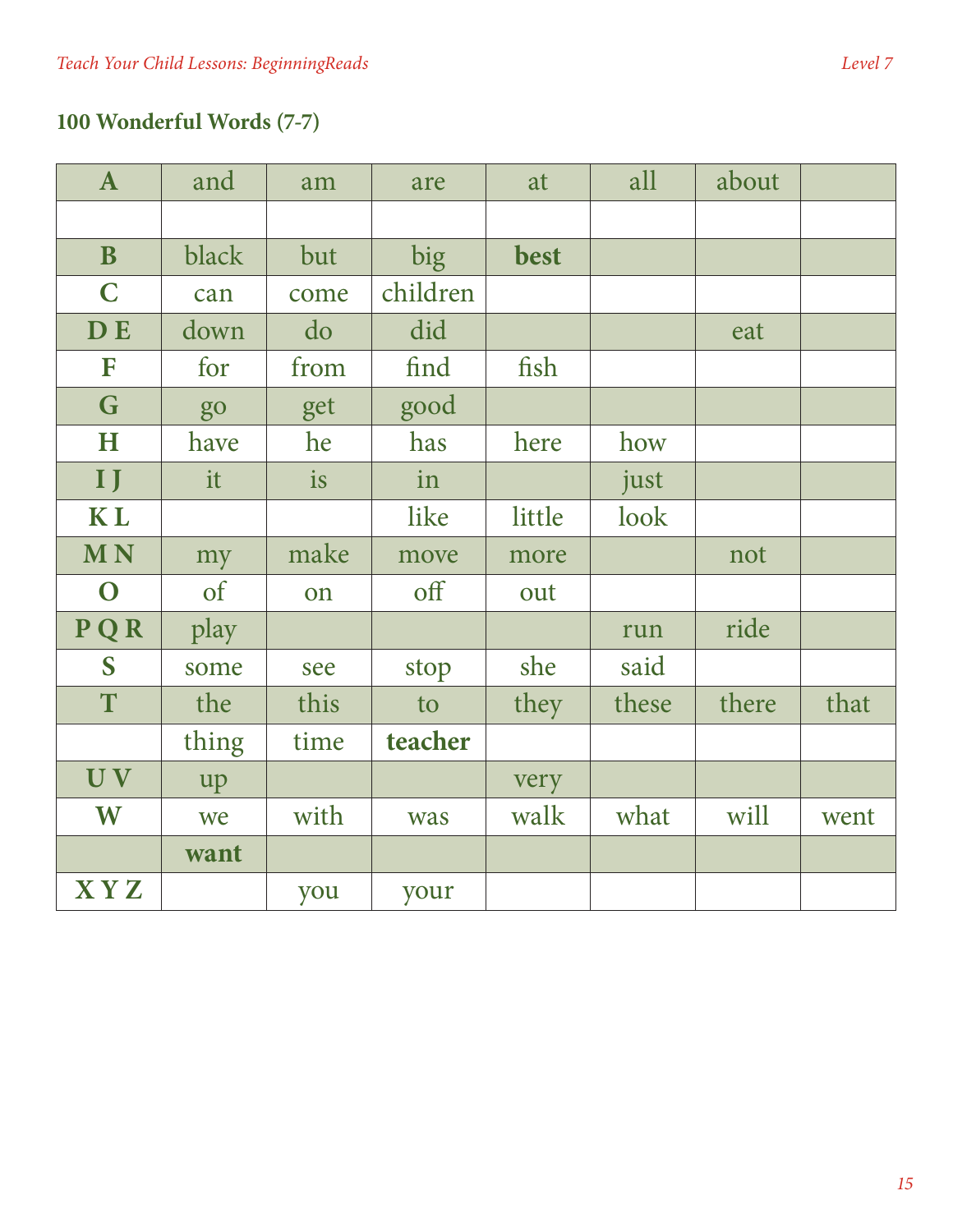## **Writing 7-7**

Do you have a pet? Does your class have a pet? What do you think makes a good pet for home? What would be a good pet for school? Write a few sentences to tell what you think about pets. If you like, draw a picture of these pets. Here are some words you might use. Ask your tutor or parent to help with other words you need to spell.

| $\sim$ | ÎЛ<br> | $\sim$   | <b>DEC0</b> | . .<br>$\sim$ $\sim$ $\sim$ $\sim$ $\sim$ |
|--------|--------|----------|-------------|-------------------------------------------|
| 1146   | nıæ    | 11 и 1 а | minang<br>  | ımster                                    |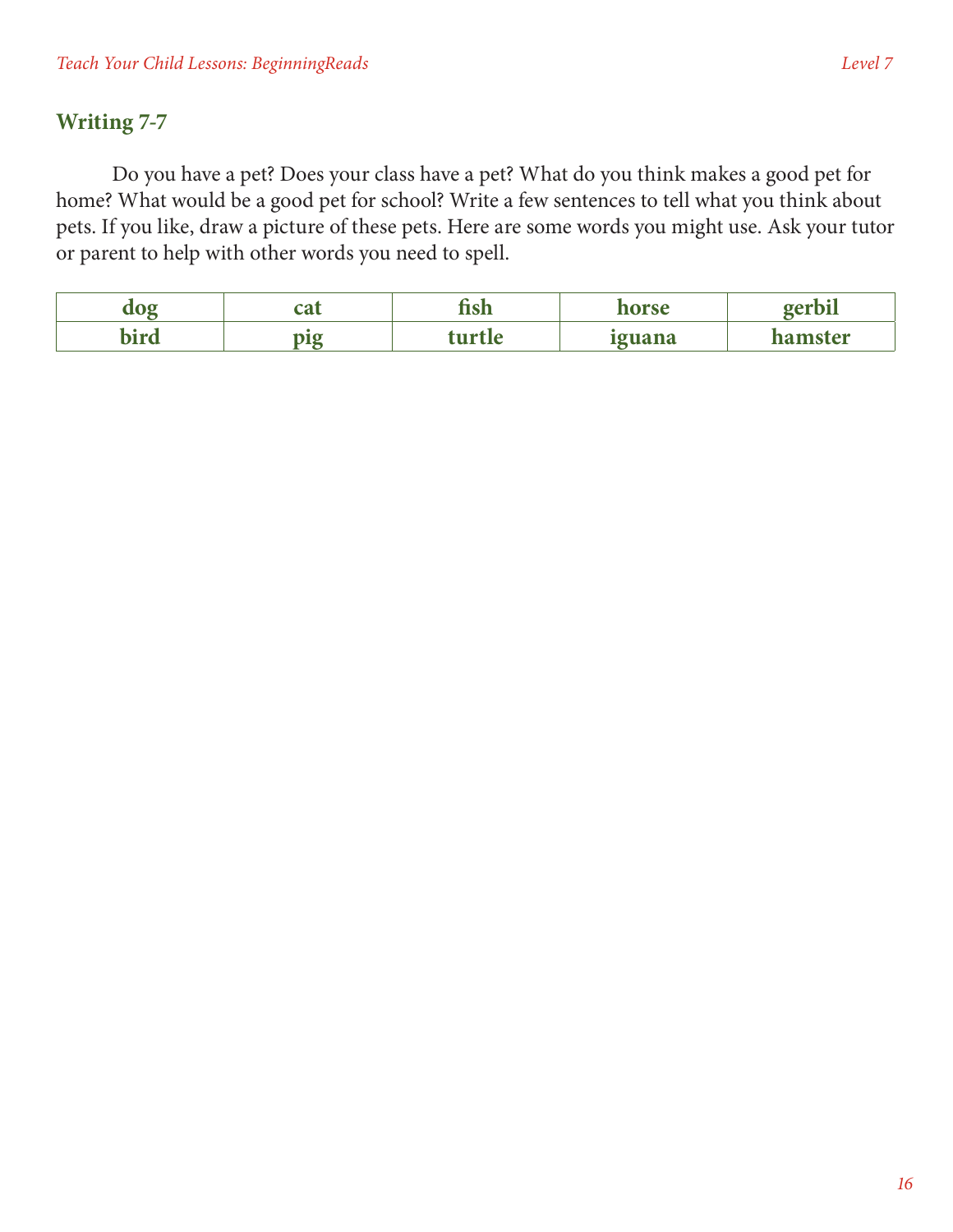# *Art (7-9)*

In art class, we get to paint. I paint a picture of me playing with my dog.

In art class, we cut out shapes from paper. I cut out lots of stars. I make a picture of me looking at the stars.

In art class, we make things with clay. I shape my clay into a tray. I love art class!

# **First Reading of "Art"**

- Read the title, "Art", to your student and have him predict what the book will be about. Have your student find the title word, *art*, in the book.
- Talk with your student about what is happening in the pictures. Have him scan the text and find the words *paint, picture, shapes, stars,* and *clay.*
- After finding the title and picture words in the text, have your student read the text aloud. If he can't pronounce or mispronounces a word, don't correct him immediately. Have your student finish the sentence. Then, help your child to figure out the word by thinking about what word would have these letters and make sense in the sentence. Have him reread the sentence containing the difficult word before continuing to read.

# **Word Magic**

- Give your student Word Magic sheet 7-9. Have your student read the words best, went, and just and identify the underlined patterns, e-s-t, e-n-t, and u-s-t.
- As your student watches, write each of the following words on a small sticky note but do not pronounce these words: tent test bent bust chest
- Have your student put each word on his Word Magic sheet under the word with the same spelling pattern. As each word is added, have your student pronounce both rhyming words.
- Give your student 5 sticky notes and say the following words: rust trust rent sent must As you say each word, have him decide which of the three words it rhymes with and write the word, using the pattern from that rhyming word to spell it. After writing each word, have him stick it under the other rhyming words on the Word Magic sheet.
- When all the sticky note words are in the columns, have your student orally spell and read all the rhyming words in each column.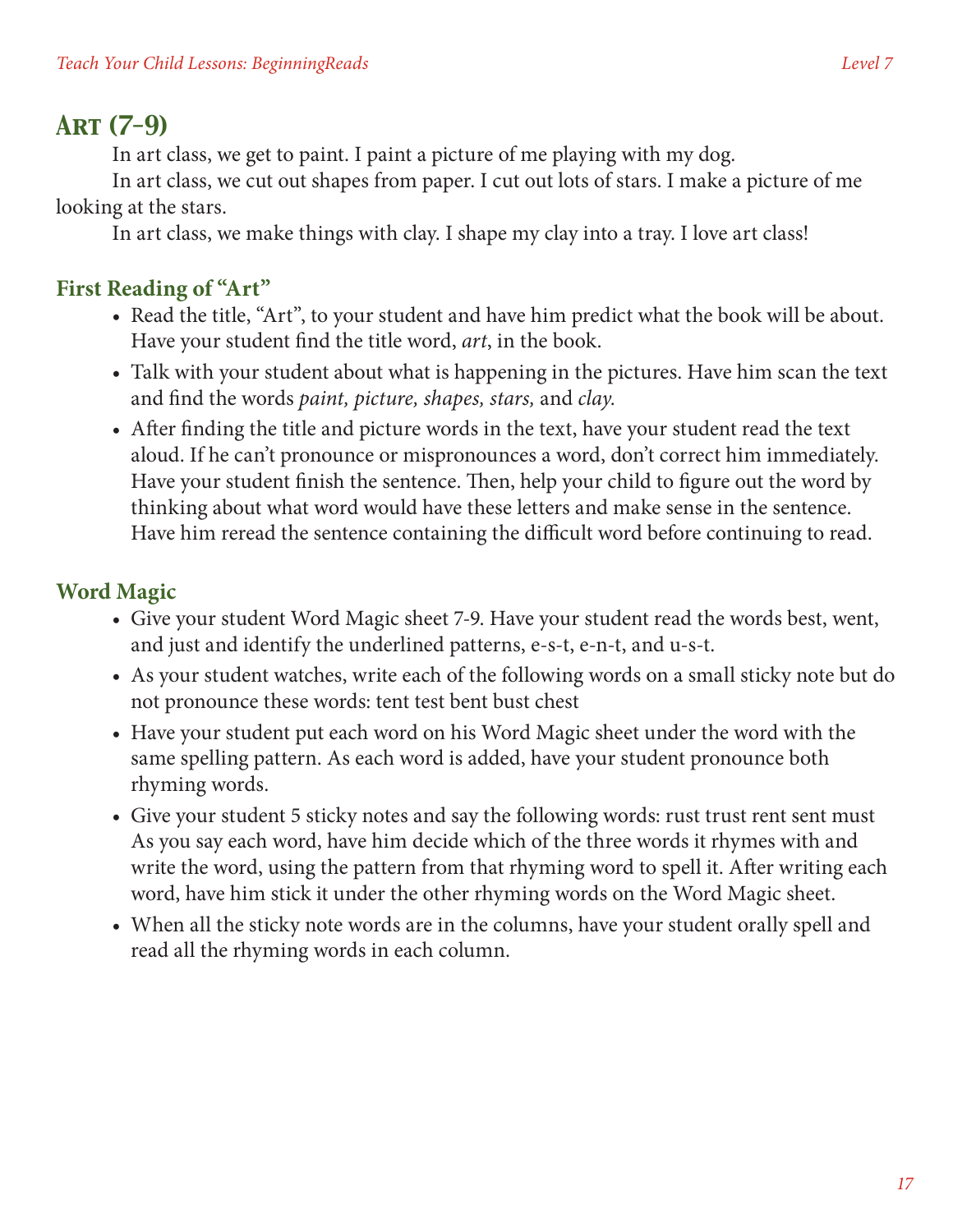# **Word Magic 7-9**

| best | went | just |
|------|------|------|
|      |      |      |
|      |      |      |
|      |      |      |
|      |      |      |
|      |      |      |
|      |      |      |
|      |      |      |
|      |      |      |
|      |      |      |
|      |      |      |
|      |      |      |
|      |      |      |
|      |      |      |
|      |      |      |
|      |      |      |
|      |      |      |
|      |      |      |
|      |      |      |
|      |      |      |
|      |      |      |
|      |      |      |
|      |      |      |
|      |      |      |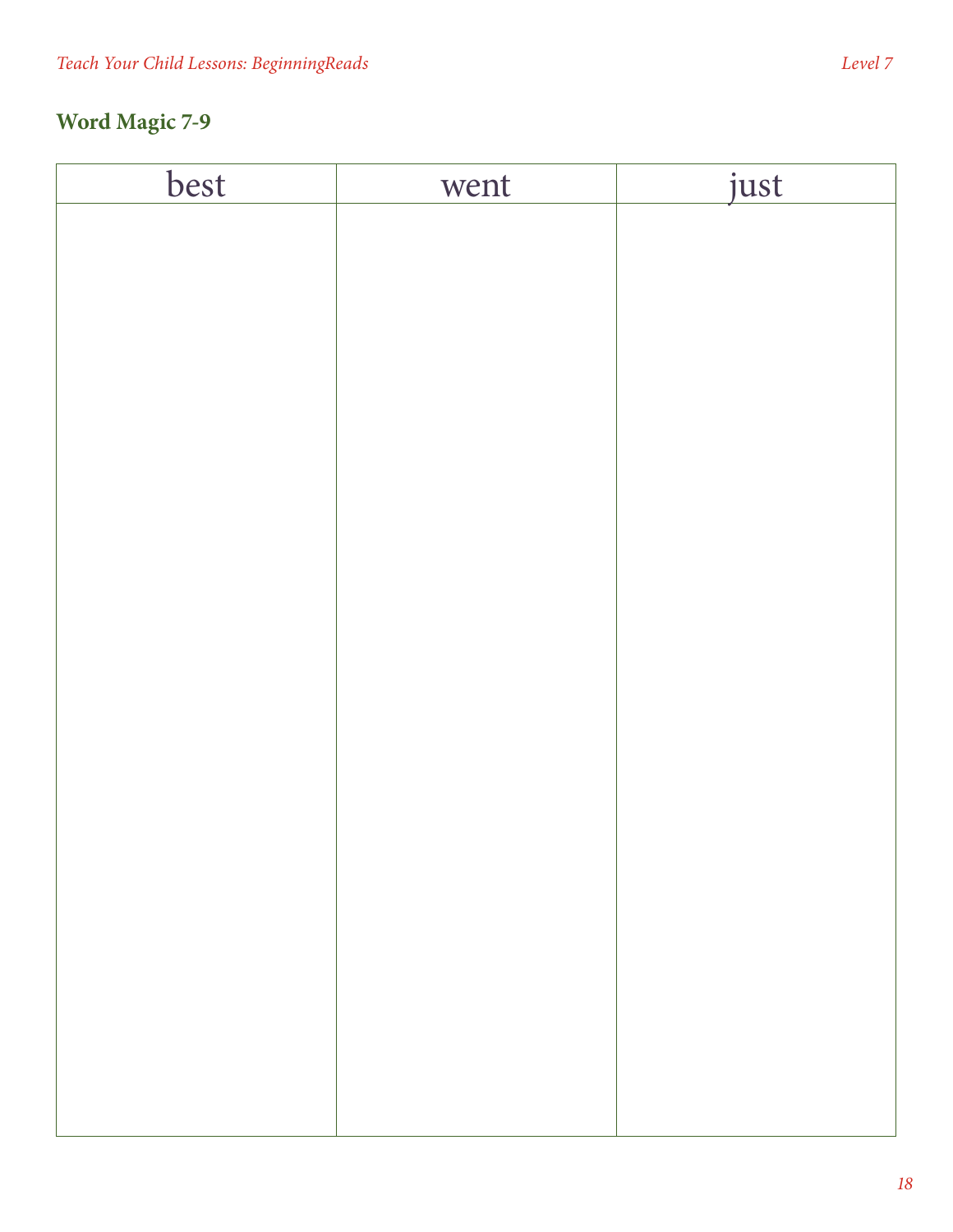## *Where Are My Things? (7-10)*

Where is my pencil? I need it to write my name. I write my name at the top of the paper. Where is my red pen? I need it to draw a picture of my red ball. I like to play with my red ball. Where is my paper? I need to give it to my mom. It says I had a good day at school.

#### **Silent Reading and Comprehension**

Before reading this new book, have your student reread "Art". For the rereading, ask the child to read it "to himself." When he has finished reading, ask him to tell you what is happening on each page.

#### **First Reading of "Where Are My Things?"**

- Read the title, "Where Are My Things?", to your student and have him predict what the book will be about. Have your student find the words, where, and my, in the book.
- Talk with your child about what is happening in the pictures. Then have him scan the text, and find the words *pen, pencil, paper,* and *picture.*
- After finding the title and picture words in the text, have your student read the text aloud. If he can't pronounce or mispronounces a word, don't correct him immediately. Have your student finish the sentence. Then, help your child to figure out the word by thinking about what word would have these letters and make sense in the sentence. Have him reread the sentence containing the difficult word before continuing to read.

## **Word Magic**

- Give your student Word Magic sheet 7-10. Have your student read the words best, but, and just and identify the underlined patterns, e-s-t, u-t, and u-s-t.
- As your student watches, write each of the following words on a small sticky note but do not pronounce these words: *nut nest shut pest chest*
- Have your student put each word on his Word Magic sheet under the word with the same spelling pattern. As each word is added, have your student pronounce both rhyming words.
- • Give your student 5 sticky notes and say the following words: *rest rut rust trust crust.* As you say each word, have him decide which of the three words it rhymes with and write the word, using the pattern from that rhyming word to spell it. After writing each word, have him stick it under the other rhyming words on the Word Magic sheet.
- When all the sticky note words are in the columns, have your student orally spell and read all the rhyming words in each column.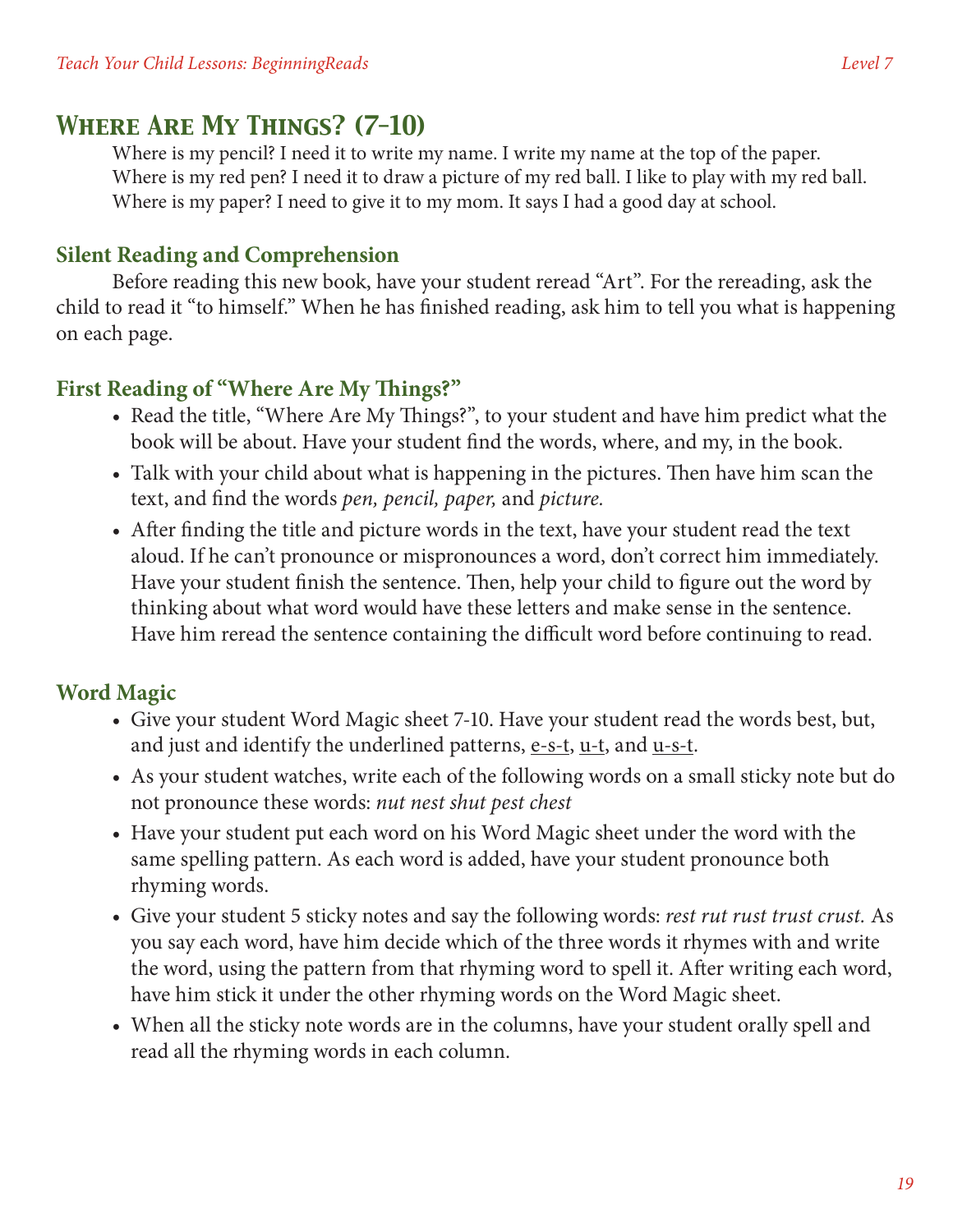# **Word Magic 7-10**

| best | but | just |
|------|-----|------|
|      |     |      |
|      |     |      |
|      |     |      |
|      |     |      |
|      |     |      |
|      |     |      |
|      |     |      |
|      |     |      |
|      |     |      |
|      |     |      |
|      |     |      |
|      |     |      |
|      |     |      |
|      |     |      |
|      |     |      |
|      |     |      |
|      |     |      |
|      |     |      |
|      |     |      |
|      |     |      |
|      |     |      |
|      |     |      |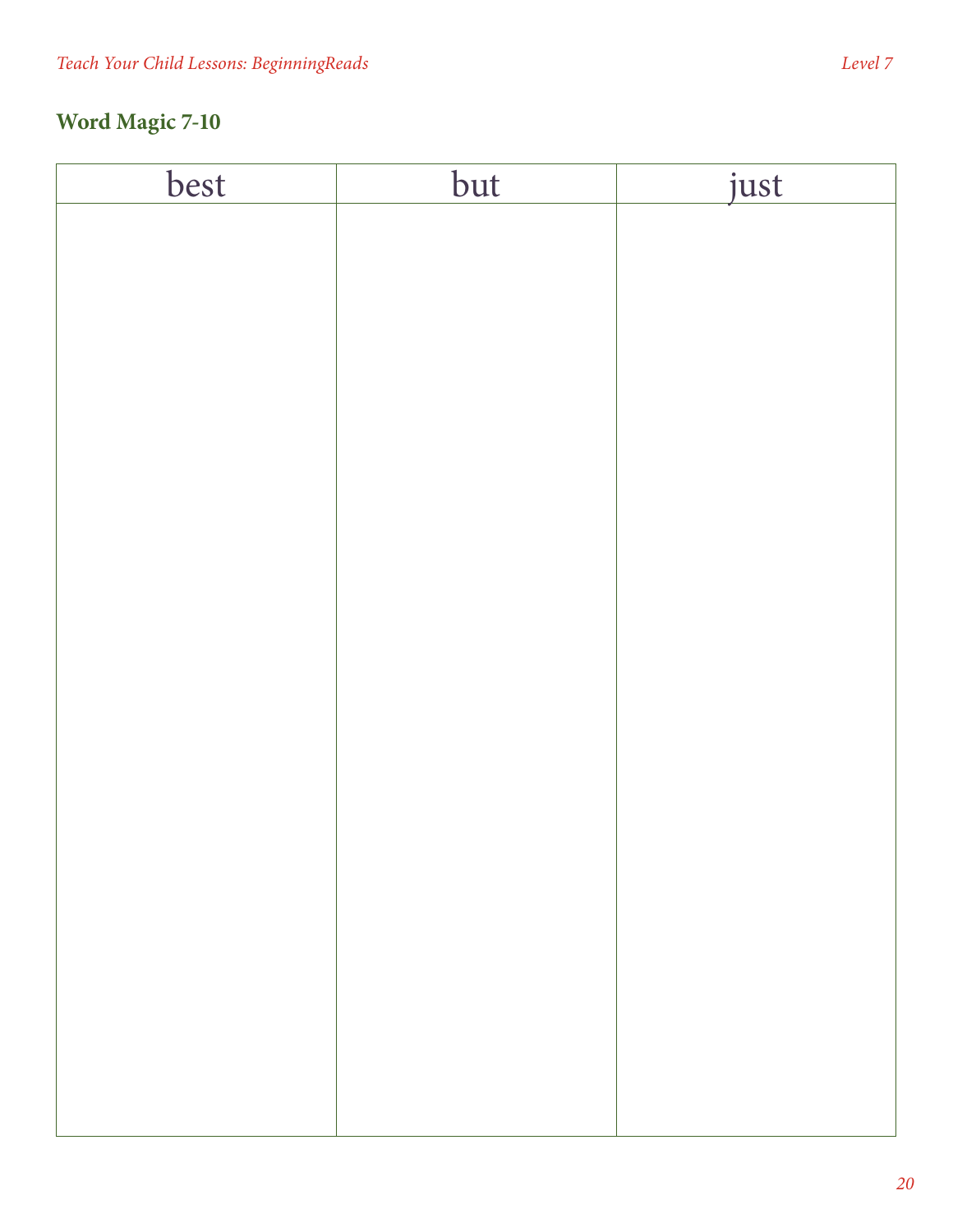# *"Story Time" (7-11)*

clap.

Everyone loves story time at school. The children love to hear the teacher read to them. On some days, the teacher picks the book. On some days, the children pick the book. All the children sit still when the teacher reads. At the end of the book, all the children

#### **Silent Reading and Comprehension**

Before reading this new book, have your student reread "Art" and "Where are my Things?". For the rereading, ask the child to read it "to himself." When he has finished reading, ask him to tell you what is happening on each page.

#### **First Reading of "Story Time"**

- Read the title, "Story Time", to your student and have him predict what the book will be about. Have him find the words, *story,* and *time* in the book.
- Talk with your student about what is happening in the pictures. Then have your student scan the text and find the words *children,* and *teacher.*
- After finding the picture words in the text, have your student read the text aloud. If he can't pronounce or mispronounces a word, don't correct him immediately. Have your student finish the sentence. Then, help your child to figure out the word by thinking about what word would have these letters and make sense in the sentence. Have him reread the sentence containing the difficult word before continuing to read.

#### **100 Wonderful Words**

Give your student the new 100 Wonderful Words sheet (7-11) and have him find and pronounce the new bold words, *had, star, pick,* and *where*. Have him reread "Art", "Where Are My Things?", and "Story Time" and find these words in these books.

#### **Writing and Rereading Without Pictures**

- Have your student reread "Art", "Where Are My Things?", and "Story Time" in the version without the pictures. If your student can't figure out a word or mispronounces a word, have him reread the sentence and figure out the word by thinking about what word would have these letters and make sense in this sentence.
- Have your student take out the most recent 100 Wonderful Words sheet and read all the words on that sheet.
- Give him Writing sheet 7-11. Talk with your student about what art activities he likes to do. Have him write a few sentences telling what he likes to do. Help your student spell words that are not on the Writing sheet or on his 100 Wonderful Words sheet.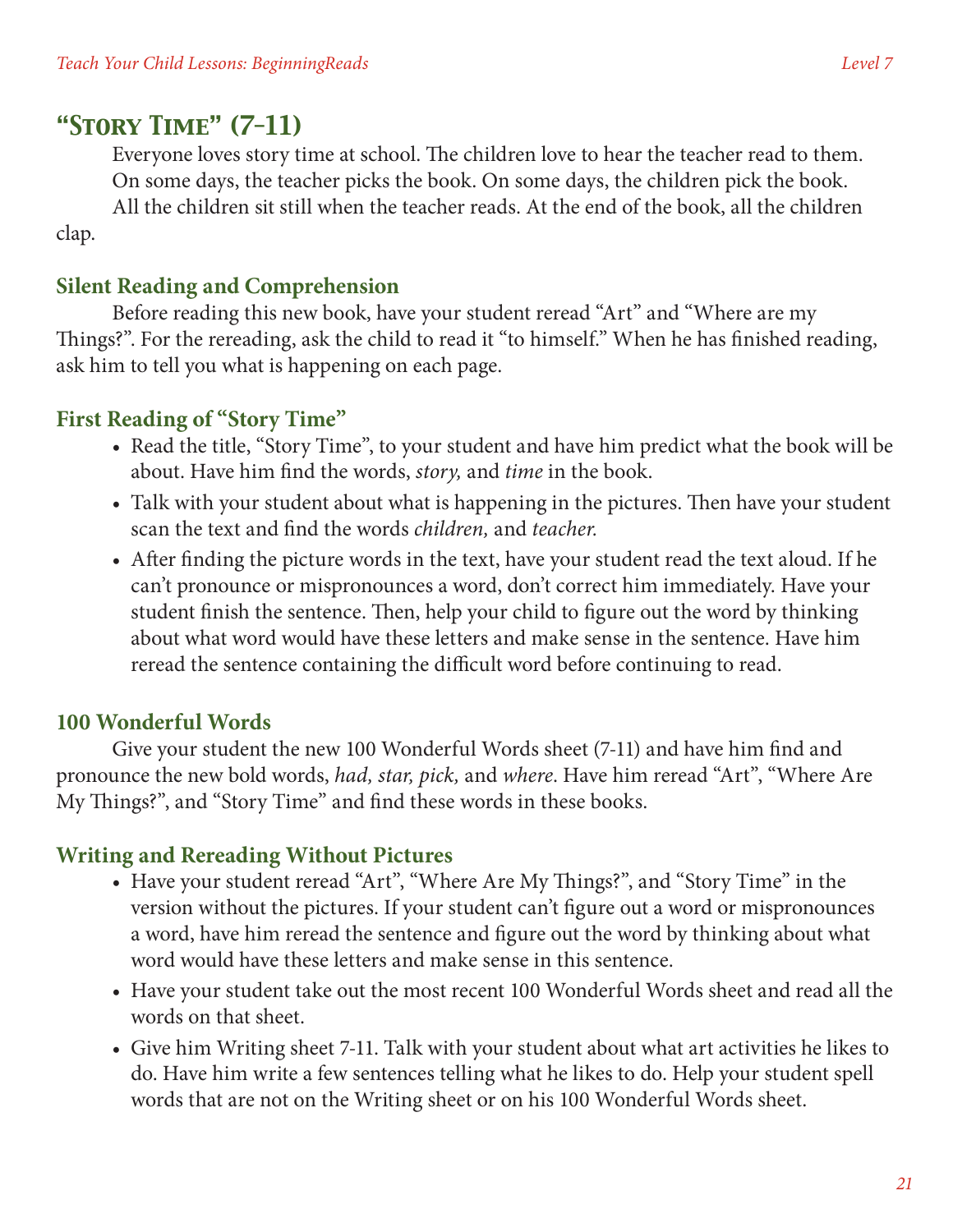# **100 Wonderful Words (7-11)**

| $\mathbf{A}$ | and   | am    | are      | at     | all   | about       |      |
|--------------|-------|-------|----------|--------|-------|-------------|------|
|              |       |       |          |        |       |             |      |
| $\mathbf{B}$ | black | but   | big      | best   |       |             |      |
| $\mathbf C$  | can   | come  | children |        |       |             |      |
| <b>DE</b>    | down  | do    | did      |        |       | eat         |      |
| F            | for   | from  | find     | fish   |       |             |      |
| G            | go    | get   | good     |        |       |             |      |
| H            | have  | he    | has      | here   | how   | had         |      |
| IJ           | it    | is    | in       |        | just  |             |      |
| <b>KL</b>    |       |       | like     | little | look  |             |      |
| <b>MN</b>    | my    | make  | move     | more   |       | not         |      |
|              |       |       |          |        |       |             |      |
| $\mathbf O$  | of    | on    | off      | out    |       |             |      |
| PQR          | play  | pick  |          |        | run   | ride        |      |
| S            | some  | see   | stop     | she    | said  | <b>star</b> |      |
| T            | the   | this  | to       | they   | these | there       | that |
|              | thing | time  | teacher  |        |       |             |      |
| UV           | up    |       |          | very   |       |             |      |
| W            | we    | with  | was      | walk   | what  | will        | went |
|              | want  | where |          |        |       |             |      |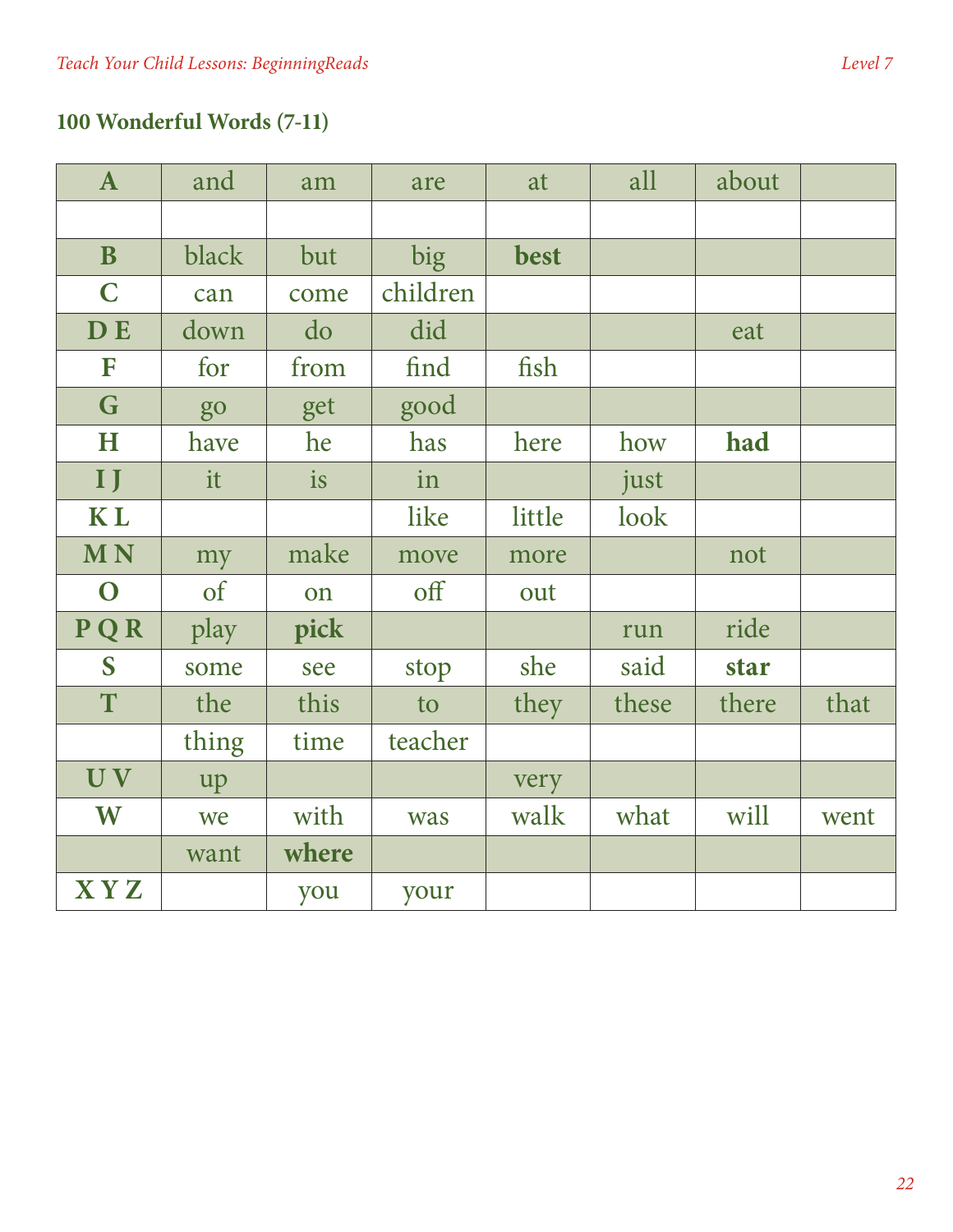### **Writing 7-11**

Do you like art? Do you like to draw pictures? Do you like to paint or make things out of clay. Write a few sentences to tell about your favorite art activities. If you like, draw a picture of these things. Here are some words you might use. Ask your tutor or parent to help with other words you need to spell.

| $\mathbf{u}$<br>ar c | PO TAT                                           | $\sim$ $\sim$ $\sim$<br> | 110<br>$\overline{\phantom{a}}$ | pen                 |
|----------------------|--------------------------------------------------|--------------------------|---------------------------------|---------------------|
| $n$ anci<br>דראו     | mo<br>$r$ <i>r</i> $\alpha$ <sup>r</sup><br>---- | лі<br>---                | ыи                              | 330<br><b>DILLE</b> |